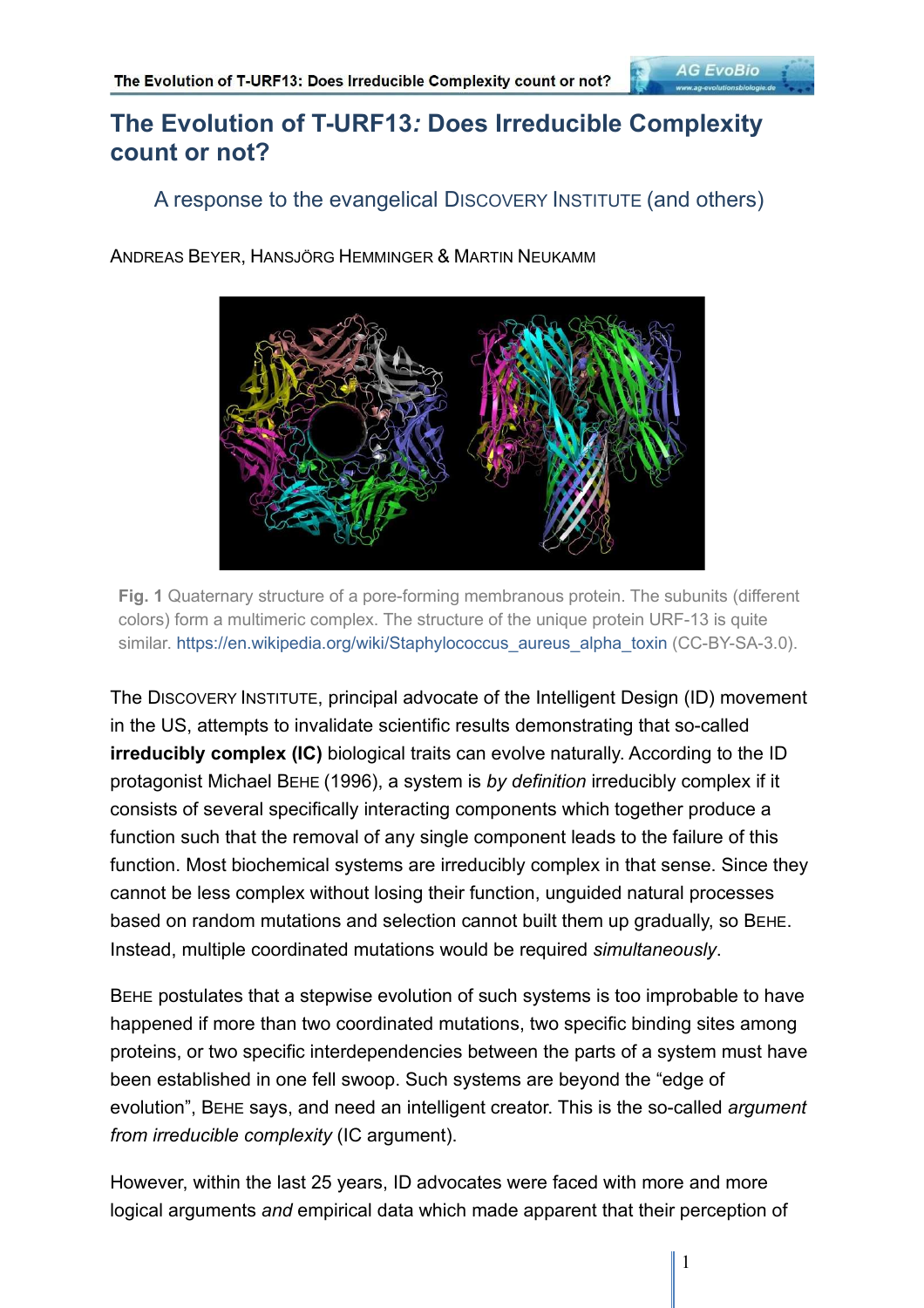how evolution works is untenable. One intriguing example is the evolution of a mitochondrial gene in the corn plant *Zea mays* named **T-URF13** which encodes a ligand-gated pore forming receptor protein called **URF13** protein (HUNT 2007).

This membrane protein evolved in cultivars bred for male sterility called *Texas cytoplasmatic male-sterile maize* (cms-T maize). Data show that T-URF13 has arisen by rearrangements involving recombination events from two different fragments of the mitochondrial gene coding for **26S rRNA** (see Fig. 2–4). The latter is a special type of non-coding but functional RNA molecule, which is a pivotal component of ribosomes, essential to all cells. In short, male sterility in the cms-T cytotype is linked to the chimeric mitochondrial gene T-URF13 (BOSACCHI et al. 2015).



**Fig. 2** The origin of the T-URF13 region. This figure shows the mitochondrial 26S rRNA gene in maize, and T-URF13 at the bottom. In between are depictions of the two segments that pieced together to form T-urf13. Both segments originated from the same strand of 26S rRNA. The question mark denotes a small part of T-URF13 for which no homologous sequence could be identified. Most likely, it arose by non-homologous DNA repair processes during the recombination process. Figure from HUNT (2007).

Remarkably, the URF13 protein comprises various distinct, specifically interacting elements that are functionally independent from each other. But all of them are needed to accomplish its specific function:

- The URF13 molecules have specific contact regions organizing themselves to a multimeric protein complex in the membrane (Fig. 1).
- The complex forms an ion channel switching between two defined conformational shapes which open and close the ion channel. This trait requires *additional specific complex* boundary conditions.
- The protein complex comprises a specific binding site for certain signaling molecules that open or close the channel.

URF13 thus displays all fundamental properties of gated ion channels, which control,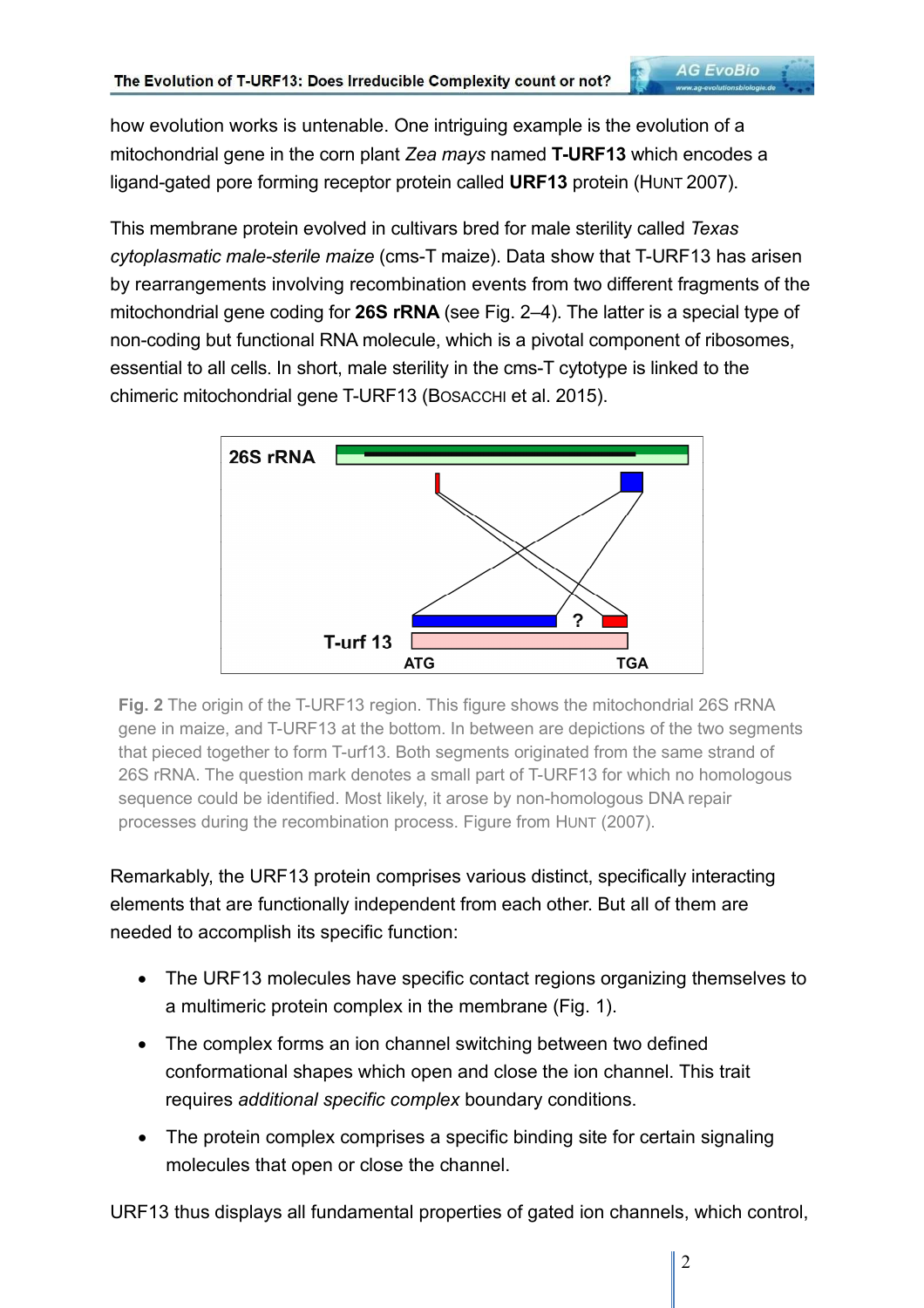interacting with other transport proteins, the uptake or excretion of substances into or out of cells. It was found that the sensitivity of cms-T maize for the toxin of the fungus *Bipolaris maydis* is also linked to this property: The toxin binds to URF13 protein and opens the ion channel, resulting in a massive loss of vital ions such as  $Ca<sup>2+</sup>$  and NAD<sup>+</sup> (BRAUN et al. 1989). There is some evidence that an analogous mechanism is responsible for the male sterility (LEVINGS 1990, p. 947). URF13 protein specifically reduces mitochondrial activity in the tapetum cells of the anthers. The resulting lack of energy leads to the degeneration of the tapetum cells. This suggests that a signaling molecule inside the tapetum cells also binds to URF13 protein and opens the ion channel, leading to the loss of energy carriers.

What is the pivotal point? Notably, according to BEHE, those specifically interacting parts and its coordinated binding sites constitute an irreducibly complex system. Intriguingly, the URF13 protein is equivalent, regarding its complexity and functional role, to another irreducible complex three-component system discussed by BEHE (1996, pp.108–110), see HUNT (2007). But whereas BEHE asserts that billions of years would not suffice to get such systems naturally, URF13 evolved within a ridiculous short period of less than a hundred years, hardly a blink in evolution.

Accordingly, LENTS (2019) criticized Michael BEHE's new book "Darwin Devolves" and advocated T-URF13 as a result of "random tinkering". The natural evolution of such a system from functionally unrelated genes which do not even encode proteins (and never did so in their history) indeed disproves BEHE's IC argument.

#### **The response of the evangelical DISCOVERY INSTITUTE**

MCLATCHIE (2019) tries to invalidate the T-URF13 protein as an example for the evolvability of irreducibly complex systems. He summarizes his refutation in four points (given below in different order):

- 1. It is exceedingly unlikely that T-URF13 arose *de novo* by unguided mutations. This, in itself, is a *prima facie* reason to consider alternative explanations.
- 2. The T-URF13 evolutionary claim is a "just so story," and no demonstration is offered of "textbook" evolutionary mechanisms accounting for its origins.
- 3. T-URF13 turns out to be a deleterious feature, rather than one that is beneficial to the organism. Therefore, the case is possibly consistent with BEHE's thesis in *Darwin Devolves*.
- 4. URF13 is a mitochondrial protein regulated by a nuclear gene, suggesting a scheme where T-URF13 did not arise from scratch, but arose instead from a "devolutionary" process which broke the regulatory mechanism of some normally useful protein.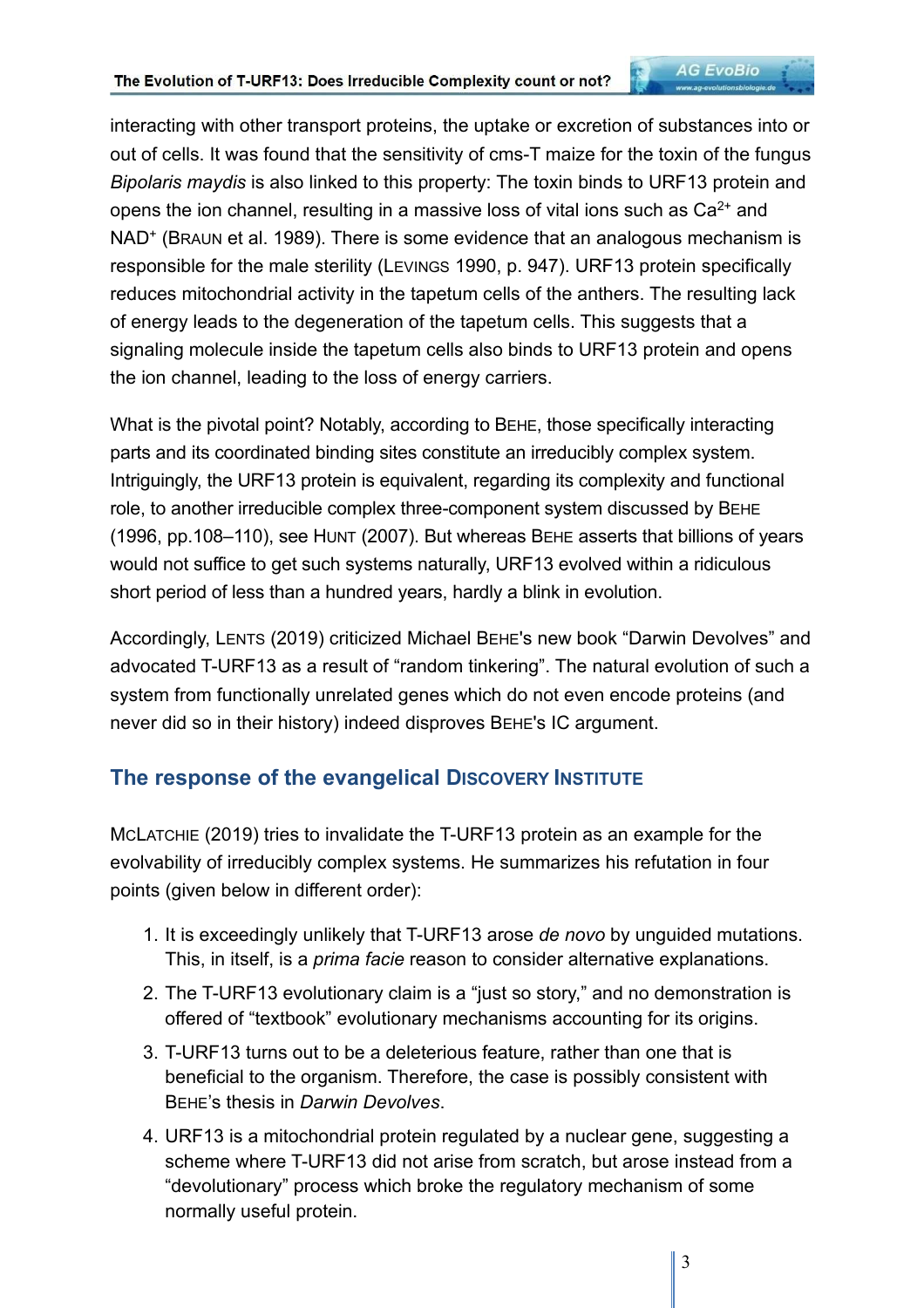### **The flawed probability argument**

The main objection against an "unguided" evolutionary origin of T-URF13 refers to the well-known probability argument. The premise is as follows: Neither the phylogenetic timeline nor the limited number of individuals involved seems sufficient (in such a case) for the emergence of an irreducibly complex system, since it allegedly requires synchronized, complex mutational events consisting of several independent steps. Yet such evolutionary processes obviously *did* happen!

As we will see, all data support the finding that the irreducibly complex URF13 protein emerged within a few decades from sequences lacking any genuine proteincoding capability. That supports the thesis that gene sequences which accomplish irreducibly complex functions are not as improbable as BEHE supposes. The immunization tactic of the DISCOVERY INSTITUTE, once again, aims at disputing the evidence, which refutes their premise, by referencing to just the same, obviously flawed, probability argument!

"Such a combination of events in, to borrow Hunt's words, 'one fell swoop' does indeed seem highly improbable to occur by chance. This is especially the case given that it is estimated that only  $10^{40}$  organisms have lived in the entire history of life on Earth … That is too few by a factor of 10<sup>20</sup> for *T-URF13* to evolve *de novo*. And, of course, if we consider the numbers of eukaryotes, or individuals of maize, the number of trials available to generate a complex feature like *T-URF13* is drastically reduced by many orders of magnitude. In fact, surely such a strong improbability should *prima facie* cause us to consider alternative explanations to the one offered by Hunt, namely, that the *T-URF13* ion-gated channel arose by chance 'in one fell swoop.'" (MCLATCHIE 2019)

This is a circular argument that can be used to reject *all conceivable evidence* for the origin of irreducibly complex systems *a priori!* It is therefore clear that the probabilistic calculations are based on false premises.

Imagine a couple of friends sitting at a table and playing cards. One of the players notes the order in which the cards are dealt. Then the probability of the cards appearing in exactly that order is calculated. The probability turns out to be so small that the friends could have played cards since the big bang without ever being dealt the same card sequence again (KITCHER 2007, p. 93). Nevertheless, the cards were dealt exactly in this order the very first time! This tells us that the *a priori* occurrence probability of any specific event does not tell us if it actually happened or not. Literally *any* event can be calculated as improbably as you wish, after the fact. But since it actually happened, the probability of this specific event equals one. The fallacy of the probability argument is that it presumes the necessity of reaching a *pre-specified* target. This is not the case.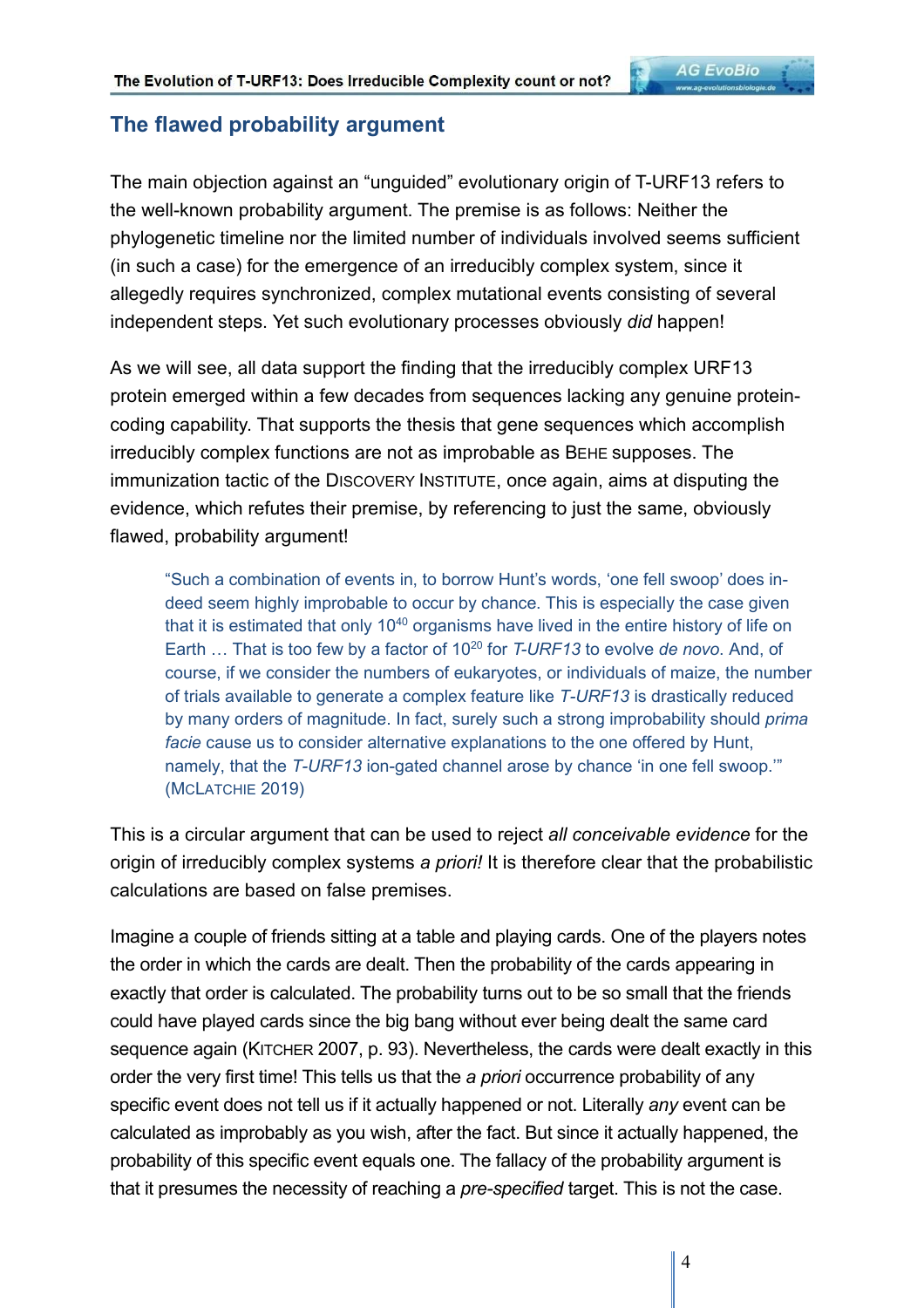One could object that every conceivable card sequence would serve the players to continue their game, while in biology only a small fraction of all mutations (of all "deals") is actually "allowed" or functional. Nonetheless, there is no need to demand *pre-specified* mutations or pre-defined functions. Instead, there are **countless** potentially functional mutations, which are completely unknown to us. For example, if every thousandth or only every millionth double mutation has a positive effect under certain conditions, the statement that a *specific* double mutation occurs with a probability of only 10-20 becomes meaningless. This historical unique event will be just one of an unthinkable number of possibilities to benefit the organism.

So, why does the DISCOVERY INSTITUTE keep on overusing the same flawed probability calculations, which correspond to the GIGO concept from computer science (which means: "garbage in, garbage out"), for decades?

"Note that there are at least five discrete evolutionary events that must occur in order for *T-URF13* to arise: First two sections of DNA … must be brought together by random mutation. But this alone is not sufficient to produce a functional gene. The second step is that the atp 6 promoter must be brought into a position to control the gene. Third, fourth, and fifth: The three binding sites needed for *T-URF13* to operate must evolve … Presumably, unless all of these events occur, *T-URF13* cannot function to provide any selectable advantage in certain contexts." (MCLATCHIE 2019)

So what? Again, for two reasons there is no "probabilistic hurdle" at all:

- BEHE is wrong in assuming that there are *pre-specified* target sequences evolution has to "work towards". There are lots of *completely different sequences* that could serve to accomplish a particular function. Even when starting from *random sequences*, one or two mutations are often sufficient to gain a particular (or a total new) function (TONKIN et al. 2008; DE KRAKER & GERSHENZON 2011; YONA et al 2018).
- The respective mutations have to arise neither *simultaneously* nor *in one single organism*. Instead, there is a contemporary, *parallel* accumulation of random mutations in thousands of individuals which share a gene pool. Then, the different mutations can be combined via sexual recombination in various ways. Such a parallel process tremendously accelerates the evolution of innovations.

**Monte Carlo experiments do show that there is a good chance of producing irreducibly complex systems – even if that would require three, four or even more "matching" mutations at the same time** (TROTTER et al. 2014). As the authors demonstrate, the evolution of such complex innovations is particularly promising by using genes that are under weak selection pressure like cryptic genes. The number of cryptic genes in a given genome can be rather high. For instance, the proportion of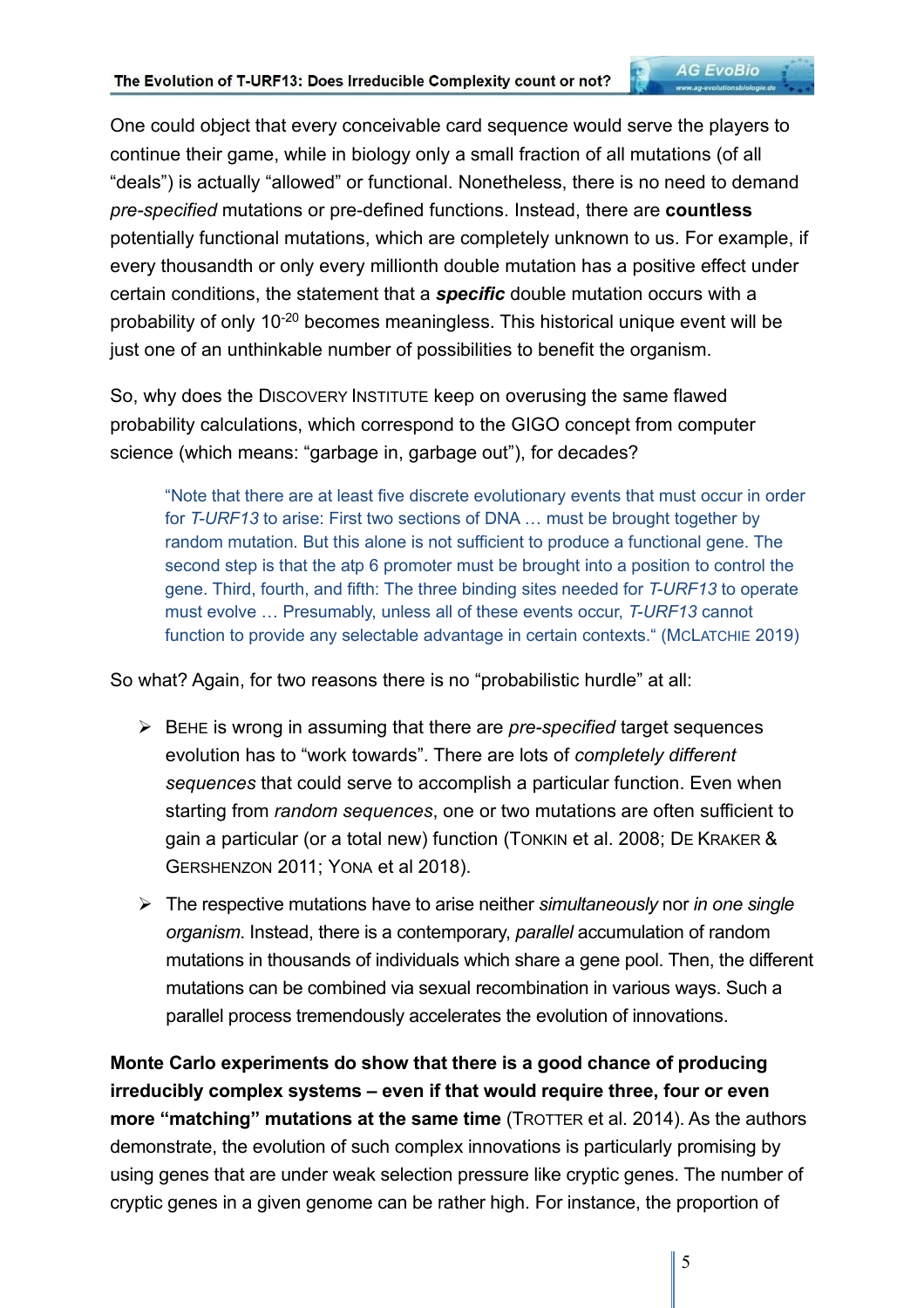endogenous retroviruses in the human genome alone amounts to at least 8%. FINLAY (2006) speaks of 400,000 insertion points – a huge playing field for evolution!

We summarize that probability calculations against evolution are nonsense since we do not know the entire number of viable variants in the protein space:

"A mathematical argument against evolution requires a detailed knowledge of both the probabilistic and geometric structures of protein space (or possibly genotype space, depending on the context). This knowledge is always lacking in practical situation. When you see a probability calculation in some piece of anti-evolution writing, you can be certain that it is based on biologically unrealistic assumptions." (ROSENHOUSE 2022, p. 160)

# **Is the evolutionary explanation a "just-so story"?**

The DISCOVERY INSTITUTE claims that homology or sequence similarities are "not enough to establish an evolutionary pathway"; HUNT's mechanistic scenario is a "justso-story" that did not prove T-URF13 arose through recombinant evolutionary events:

"[H]ow does Hunt know that *T-URF13* evolved by unguided mutational events from scratch? He doesn't. Or, at the very least, he has not established that *T-URF13* evolved by blind evolution."

"If an event is observed to have happened that is highly improbable, having taken into account the available probabilistic resources, that in itself is evidence against the chance hypothesis, and it should drive us to investigate other possible options." (MCLATCHIE 2019)

This is a very odd argument, since ID proponents always demanded evolutionary (breeding) experiments to falsify the IC argument! The moment they are confronted with such an experiment, they pirouette and demand more. But what more? The evolution of mechanisms at a molecular level is **always** reconstructed *indirectly* (by *hypothetico-deductive* reasoning). Therefore, their demand for "more" is either naive empiricist or an immunization strategy. What do they expect – a microscopic film exposure of how the genes fused together? No one sits in a cell nucleus and watches in real time how mutations happen.

Of course, HUNT was able to show that T-URF13 evolved by recombinant processes during the breeding of certain maize varieties. Crucially, T-URF13 is unique to cms-T maize plants (VON ALLMEN et al. 1991; RHOADS et al. 1995; DILL et al. 1997; ARUN et al. 2011; YI et al. 2021). No other sources for T-URF13 except the two mitochondrial DNA sequences we will discuss below have been found. Additionally, data exclude exceptional pollen transmission of organelles or multiple horizontal gene transfer events as the source of T-URF13 (BOSACCHI et al. 2015).

6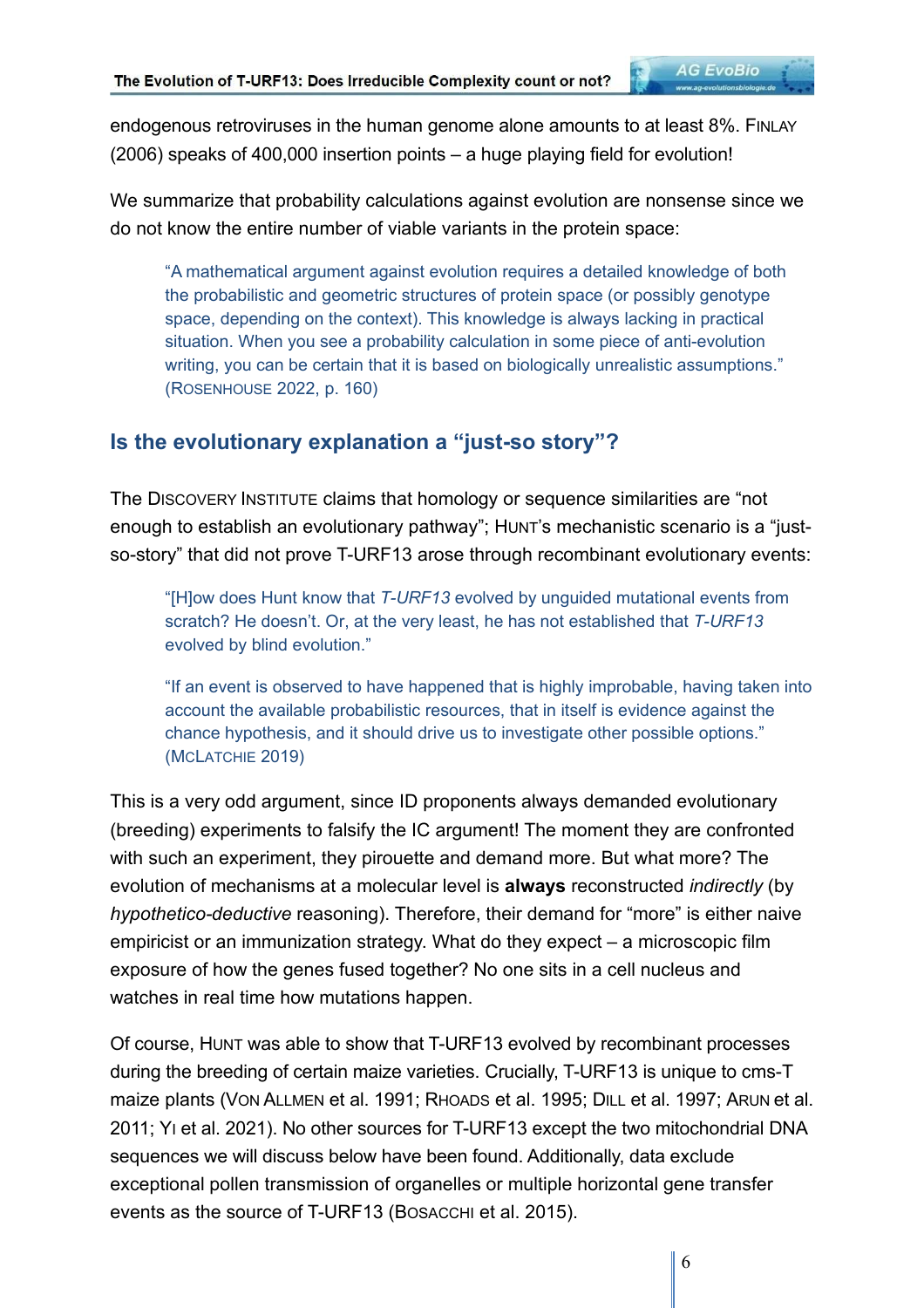**AG EvoBio** 

What other mechanisms than unguided evolutionary processes could be brought into play? Note that the experiments worked exclusively by selective breeding, that is by a *Darwinian* mechanism. **T-URF13 is neither a result of "rational design", nor of directed evolution. No intentional processes were involved except the selection for pollen sterile variants.**

Furthermore, all biochemical mechanisms that are involved in the origination of T-URF13 are well understood.<sup>2</sup> HUNT (2019) correctly mentioned in his response: "Recombination has been studied for decades, and we know enough about the enzymes to know that the attendant chemical mechanisms are all that are needed to promote the genomic shuffling that gave rise to T-URF13." Since we are able to identify the homologs of the T-URF13 sequence in the ancestor's genome, the recombination scenario is currently the only plausible explanation.

# **Does T-URF13 originate by a "devolutionary process"?**

Could one argue that URF13 admittedly evolved but originated from an *ancestral*  pore-forming protein? In that case, the highly specific interdependencies of URF13 would have pre-existed somewhere in the DNA. Therefore, a simple mutation could have restored the receptor gene or altered its activity and specificity. Indeed, the DISCOVERY INSTITUTE prefers speculations about a pre-existing gene that became T-URF13 by some so-called *devolutionary process –* whatever this may mean:

"One scenario is that the *URF-13* complex is involved in some other process, and that it became broken such that it was no longer properly regulated. Indeed, the first identification of *T-URF13* long pre-dates the sequencing of the maize genome in the early 2000s (Chandler and Brendel, 2002; Schnable *et al*., 2009; Soderlund *et al*., 2009; Gore *et al*., 2009; Vielle-Calzada *et al.* 2009). It thus was impossible to determine whether the *T-URF13* gene had indeed arisen *de novo* 'from scratch,' or whether it was already present and doing something else." (MCLATCHIE 2019)

However, no evidence supports these scenarios. There is no reason in sight to pursue

<sup>1</sup>ORF (Open Reading Frame) is the protein-coding region of a gene.

 $^2$  They even explain the origin of the red marked intermediate area illustrated in Fig. 3 and 4: When  $\,$ mismatched ends are assembled (via *non-homologous* double strand break repair mechanisms), the sequence at the junction often changes rather randomly. That is why no significant homologs are found in the databases for this area.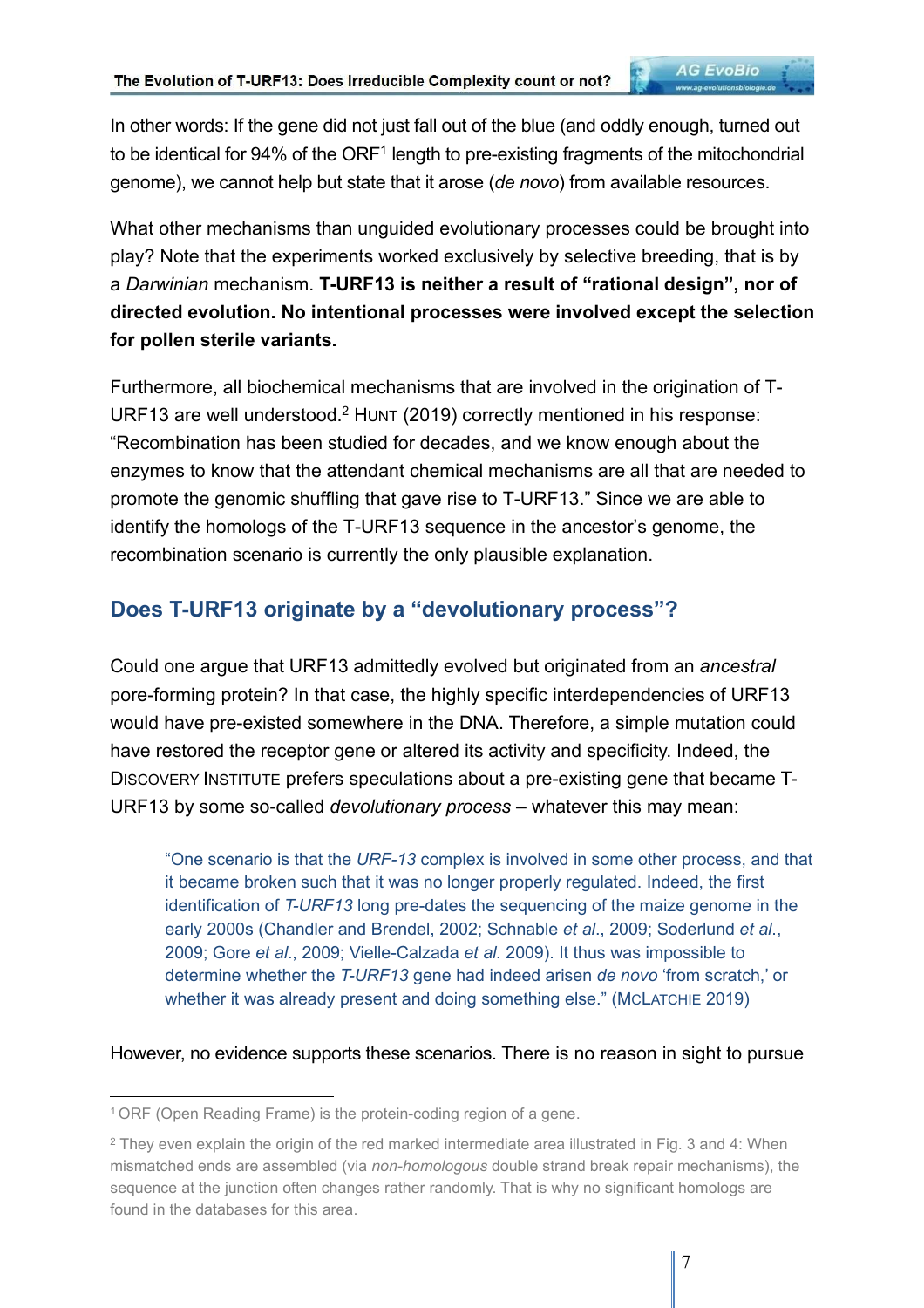them at all. By now, more than a hundred crop genomes, including mitochondriomes, have been **completely** sequenced and are available in public databases. There is no gene, there is no sequence resembling T-URF13 except the mentioned 26S rDNA gene (plus the adjacent intergenic region).

In addition, the sequences of thousands of genes coding for rRNA are known from many taxa. Among them is not a single example of any pre-existing protein-coding gene with significant structural similarity to rDNA, with a structure which is even remotely resembling T-URF13. Neither is any example known so far of an exaptation of rDNA-fragments for coding a membrane protein. This is indeed the first one! In distinct contrast to the claims of the DISCOVERY INSTITUTE, a scenario that proposes the devolution of a pre-existing protein-coding gene is nothing but a just-so story, not supported by any data.

A renewed similarity search (BLAST on May 26<sup>th</sup> 2022, carried out by A.B.) confirmed the result. The origin of the sequences coding for T-URF13 was identified without a trace of doubt: The two major fragments form part of the maize gene for the 26S rRNA and the adjacent non-coding region respectively. There are no better and more specific search hits than these two perfect hits. Moreover, there is not any other significant hit than those in 26S rDNAs (see the Appendix!). Also, in protein databases, there are no significant hits for any part of the URF13 protein apart from URF13 itself.

#### **Is there a "hidden" protein-coding frame inside the 26S rDNA?**

As already mentioned, T-URF13 is a chimera of two parts of the mitochondrial chromosome: an intergenic region that is not transcribed and therefore does not code for a protein (yellow), and part of the 26S rDNA gene encoding the 26S rRNA (green). The latter gene is transcribed into RNA but not translated. That means it also does not code for a protein (PRING & LONSDALE 1989).

Moreover, (26S) rDNA encoding for (26S) rRNA molecules does not contain a proteincoding reading frame – and obviously never did. Why do we know this? If one compares the coding regions (ORFs) of **protein-coding genes** from different species, one repeatedly finds so-called **InDels** (= insertions or deletions) of 3, 6, 9 etc. bases, that is integer multiples of three. On the other hand, if one compares the coding regions of **genes that code for functional RNA molecules**, particularly the ribosomal RNAs and specifically intergenic regions, one finds InDels that do *not* comply with the "3-step-rule".

The biological explanation for this phenomenon is simple: Tiny insertions and deletions usually produce none or little effects in many regions of ribosomal RNAs, in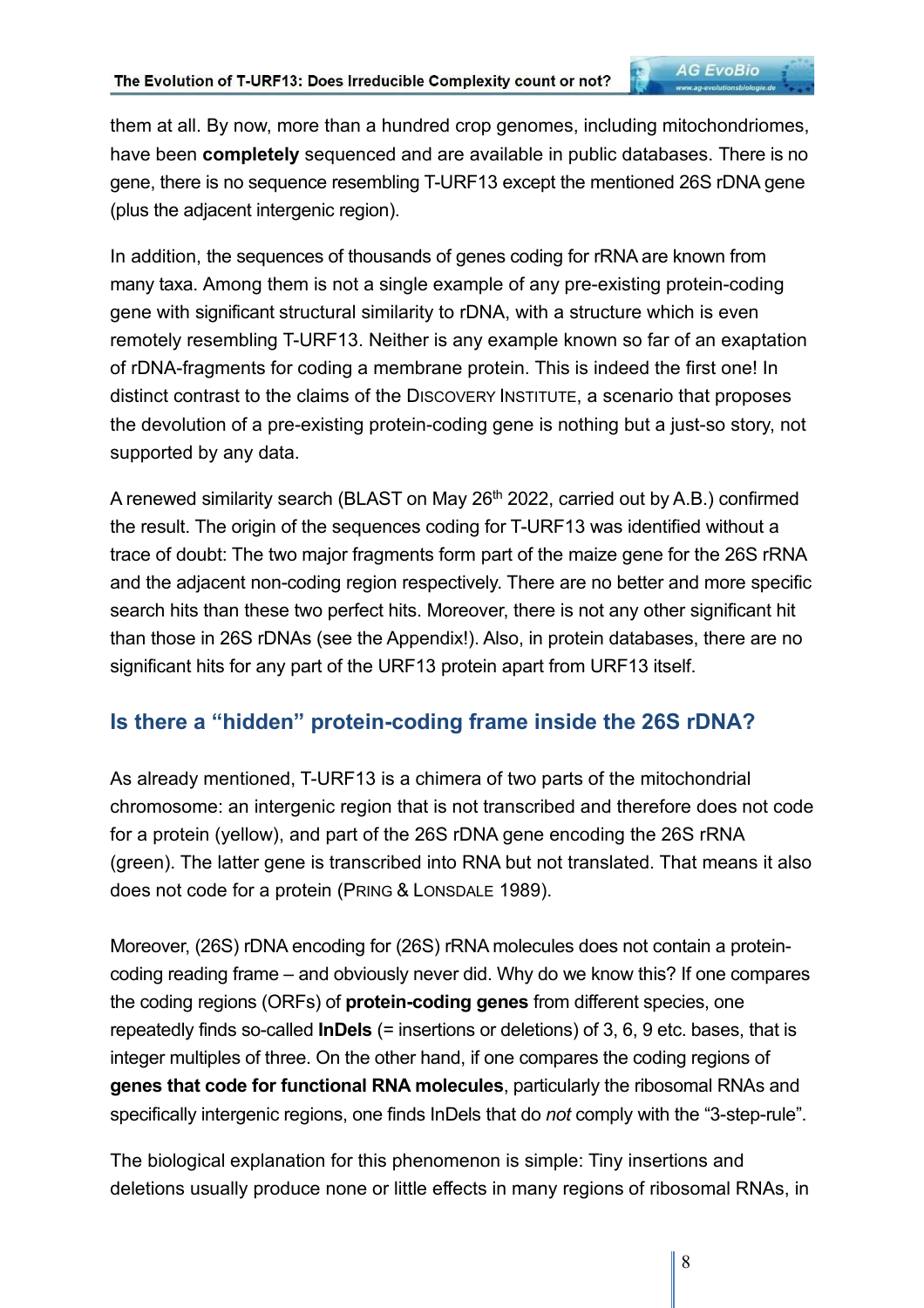proteins, and especially in intergenic regions. However, InDels containing 1, 2, 4, 5, 7, 8, 10 etc. bases shift the reading frame of an ORF. From the affected point on, the protein is completely changed – and almost always loses its biological function. As a result, such mutations in protein coding parts (ORFs) are negatively selected.

[Start] ATGATCACTACTTTCTTAAACCTTCCTCCCTTTGATCAAGGTTTGGTATTT TTCGGTTCTATTTTTATTTTTTTTTGTGCATATTATTGATAAAGGGATATCTCCG TAAAATGGATGATTCCTATTTGGCTCAACTCTCCGAGTTAGCCAACCACAATA GAGTGGAAGCGGCAAAAGCGGGCCACGTGGCCCTGCATGAGCTATCCTTCTC GTGGTTGAGGGGGGTTCAAATTAGGGTGAGGACCTTACCTATACAACGGAAT GAAGGAGGGGGTCGAAGCAAC<mark>GACCAATCCACTCTCTCTAAGCCTAAGTATT</mark> CCTCAATGACCGATAGCGTACAAGTACCGTGA [Stop]

**Fig. 3** Protein coding region of the T-URF13 gene.

MITTFLNLPPFDQGLVFFGSIFIFFLCILLIKGYLRKMDDSYLAQLSELAN HNRVEAAKAGHVALHELSFSWLRGVQIRVRTLPIQRNEGGGRSNDQS **TLSKPKYSSMTDSVQVP** 

26S rDNA flanking region.

Intermediate zone (no sequence) similarities found in the database)

26S rDNA fragment

**Fig. 4** URF13 protein (amino acids in IUPAC one-letter code). The colors indicate the origin of the relevant shares:

**Consequently, the fact that rRNAs are** *not* **subject to the "3-step-rule" is direct evidence that such rRNAs / rDNA never coded for proteins. Therefore, the present state of knowledge is that the highly specific T-URF13 gene evolved from sequences which never coded for proteins in evolutionary history.** 

### **Do deleterious features invalidate the evolutionary argument?**

The paper goes to some lengths to explain that URF13 is not a beneficial but a deleterious feature – a "loss-of-function change" – for the domestic plant. However, the conclusion from this fact amounts to an attempt to mislead readers:

"It is thus quite telling that, as their flagship example of a new protein complex arising *de novo*, Arthur Hunt, Nathan Lents, and others choose to promote a system that in fact causes harm to the organism that bears it. Surely if there were a better example — one that is functionally advantageous to the organism — then they would be touting that instead." (MCLATCHIE 2019)

In fact, this "loss-of-function change" is not a case of structural *degradation* but a case of structural *formation* caused by **a completely new protein and IC system**. Such formative structures occur, under special conditions, also in the wild: As HUNT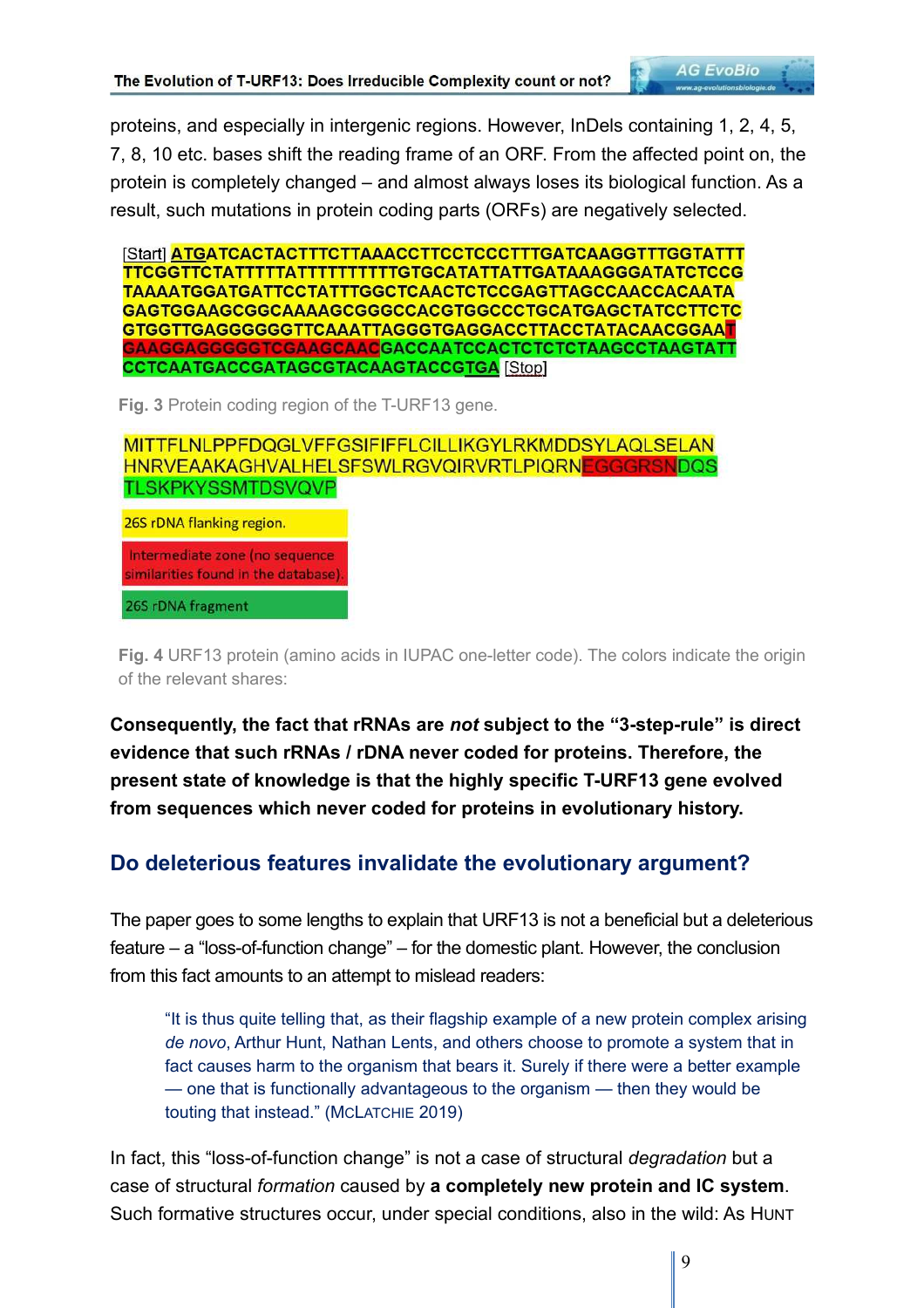(2019b) mentions, male sterility is a feature of so-called gynodioecious plants. In gynodioecious plants, females are male sterile, often via mechanisms that recall those that underlie male sterility in cms-T corn. Therefore, such structures can evolve not only by artificial, but also by natural selection. HUNT (2019b): "To claim that this trait causes harm is to badly misunderstand many aspects of plant biology."

Apart from that, it is impossible to believe that MCLATCHIE do not know that the effect of selective forces does not depend upon a "benefit" in the sense of a quasi-technical optimization, but solely upon a fitness benefit. There is simply no causal link between mutations und mutation mechanisms on the one hand, and the question how selection works on them on the other. There is also no link between the complexity of mutational pathways and the question if the product is beneficial or deleterious. For the discussion of the probability of an event to occur in evolution, it is completely irrelevant if this event might be labeled "advantageous" or "deleterious" in any "technical" sense.

**Once again, the question whether a trait can be considered "beneficial" or "harmful" from a functional point of view, is completely independent of the question, how complex it is and how it arose.** A machine gun can be considered a harmful tool, surgical instruments as beneficial. That does not mean one is developed easier than the other one. The fact that counts is that URF13 is irreducibly complex.

### **Does URF13 originate from a signal peptide of** *Arabidopsis***?**

The institute's final contention is a prime example of an argumentative chaos. Below, the argument is quoted in full. Notice, for example, the phrase: "…an insertion of DNA into a pre-existing gene that was itself a membrane protein for mitochondria…" There is a gene that concurrently is a protein? – That's remarkable! Or look at this: "RLF32\_ARATH is a signal peptide for import into mitochondria for a gene in *Arabidopsis*." Experts know that not the plant gene is imported into mitochondria but its product, a protein. But anybody without expertise will become hopelessly confused. Just savor the whole passage:

"Proteins embedded in the mitochondrial membrane are synthesized in the cytosol, and therefore they possess an alpha helical a[m]phipathic coil at the N-terminus that is recognized by transport complexes (see this section from the textbook *Molecular Biology of the Cell* for details). It follows that there ought to be a signal peptide for mitochondrial membrane insertion. That implies that what we have is actually an insertion of DNA into a pre-existing gene that was itself a membrane protein for mitochondria and perhaps a channel — and perhaps a regulated channel since it is affected by nuclear genes. A tool called Signal-BLAST, available at the website of the Center for Applied Molecular Engineering (CAME), allows a user to identify signal peptides in a protein sequence. Entering the FASTA file for *T-URF13* yields a result output of a signal peptide, putative cleavage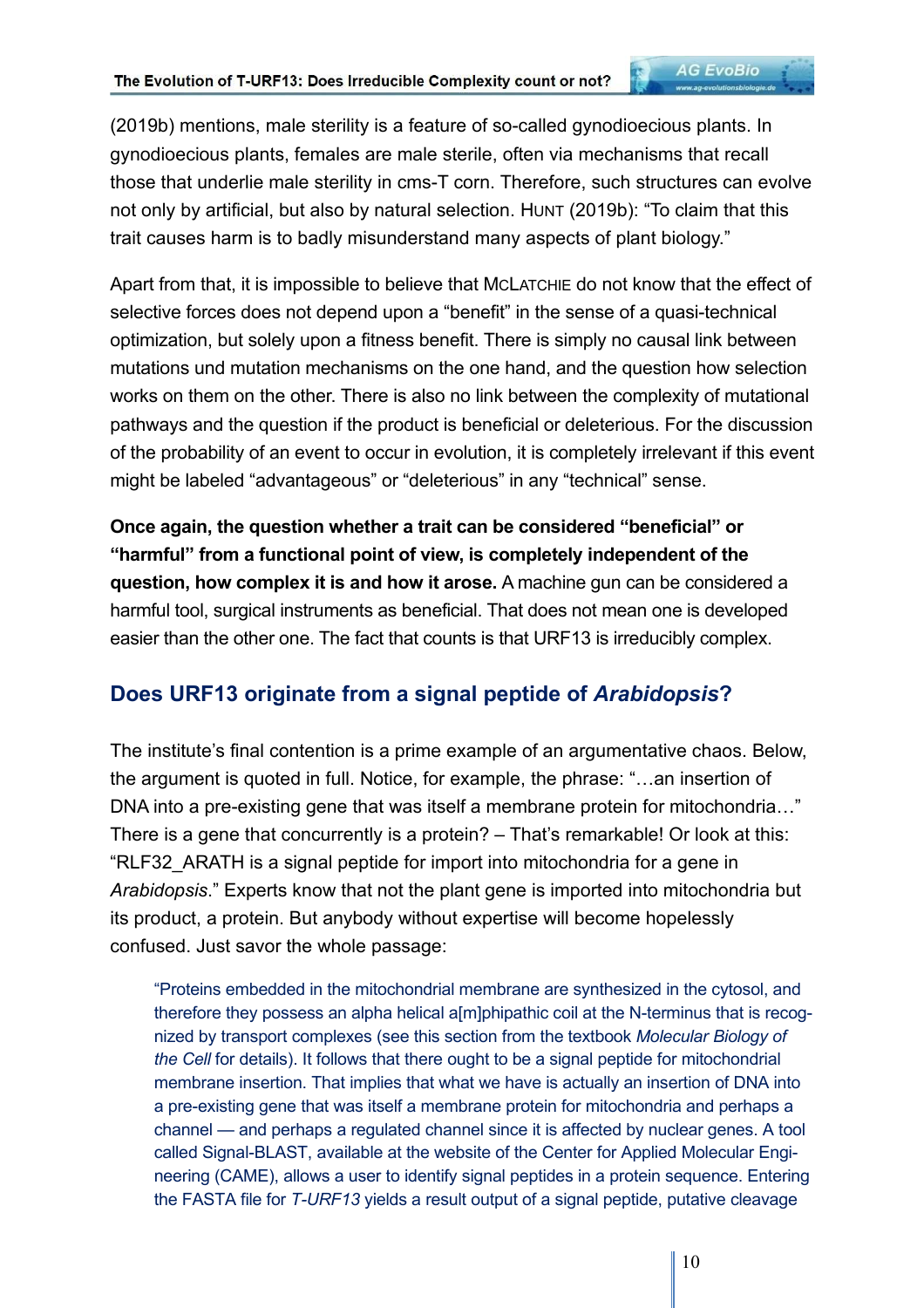site after AA 35 (by similarity to RLF32\_ARATH). RLF32\_ARATH is a signal peptide for import into mitochondria for a gene in *Arabidopsis*. That protein is involved in cell-cell signaling by way of Ca++ influx. What all this means is that *T-URF13* probably came from a fully functional, pre-existing gene, and did not arise *de novo*." (MCLATCHIE 2019)

**AG EvoBio** 

The basic argument, disentangled from the chaos, runs as follows: An analytic tool which allows "high-performance signal peptide prediction based on sequence alignment techniques" shows that the mitochondrial gene T-URF13 contains a sequence similar to one coding a signal peptide in the plant *Arabidopsis*. The peptide is needed, so the claim, to transport a mitochondrial membrane protein which is synthesized in the cytosol (the cell body) into the membrane of mitochondria. That must happen because the gene encoding the mitochondrial protein is located in the cell nucleus. Most of the genes coding mitochondrial proteins indeed are located there. Also, the membrane protein which contains the signal peptide in question forms a regulated ion channel. It is said that it regulates the influx of  $Ca<sup>2+</sup>$  ions into the mitochondria of *Arabidopsis*. Therefore, so the argument, T-URF13 could have originated from such an ion channel gene and does not have to be evolved *de novo*.

We can refute the argument easily. HUNT (2019a), for good reasons, has rated it as "jaw-droppingly bad".<sup>3</sup> For one thing, the T-URF13 gene is located not in the nucleus but in the mitochondrial genome. Thus, no import into mitochondria happens, neither for URF13 protein nor for T-URF13. That is simply a matter of fact. There is no trace of T-URF13 or anything similar in the nuclear genome. So why should a hypothetical predecessor gene code for a signal peptide which transfers cytosol proteins from outside into the mitochondrial membrane? That simply makes no sense.

Secondly, the claim that the analytic tool detects a gene sequence similar to that coding for a signal peptide known from *Arabidopsis thaliana* is dubious. The match is incomplete at best. Strangely enough, the particular *A. thaliana* protein, to which the signal peptide in question belongs, is not transported into mitochondria but into the plasma membrane, so there is something seriously wrong with the whole claim.

Thirdly, there is no significant match between this protein family and URF13. There is even no remotely significant match with **any** protein in the whole protein database (Protein BLAST @ NCBI: https://blast.ncbi.nlm.nih.gov/Blast.cgi?PAGE=Proteins). Obviously, whatever the *Arabidopsis* genes are and do, there is no evolutionary connection to T-URF13. But only experts in molecular genetics realize that the socalled data are fabricated. Everybody else is overwhelmed by the maze of technical jargon. That is the DISCOVERY INSTITUTE's strategy.

 $^3$  Further pseudo-arguments against the T-URF13 example presented by the "Uncommon Descent"  $\,$ guys are debunked by HUNT: https://www.ag-evolutionsbiologie.net/html/2019/T-URF13.html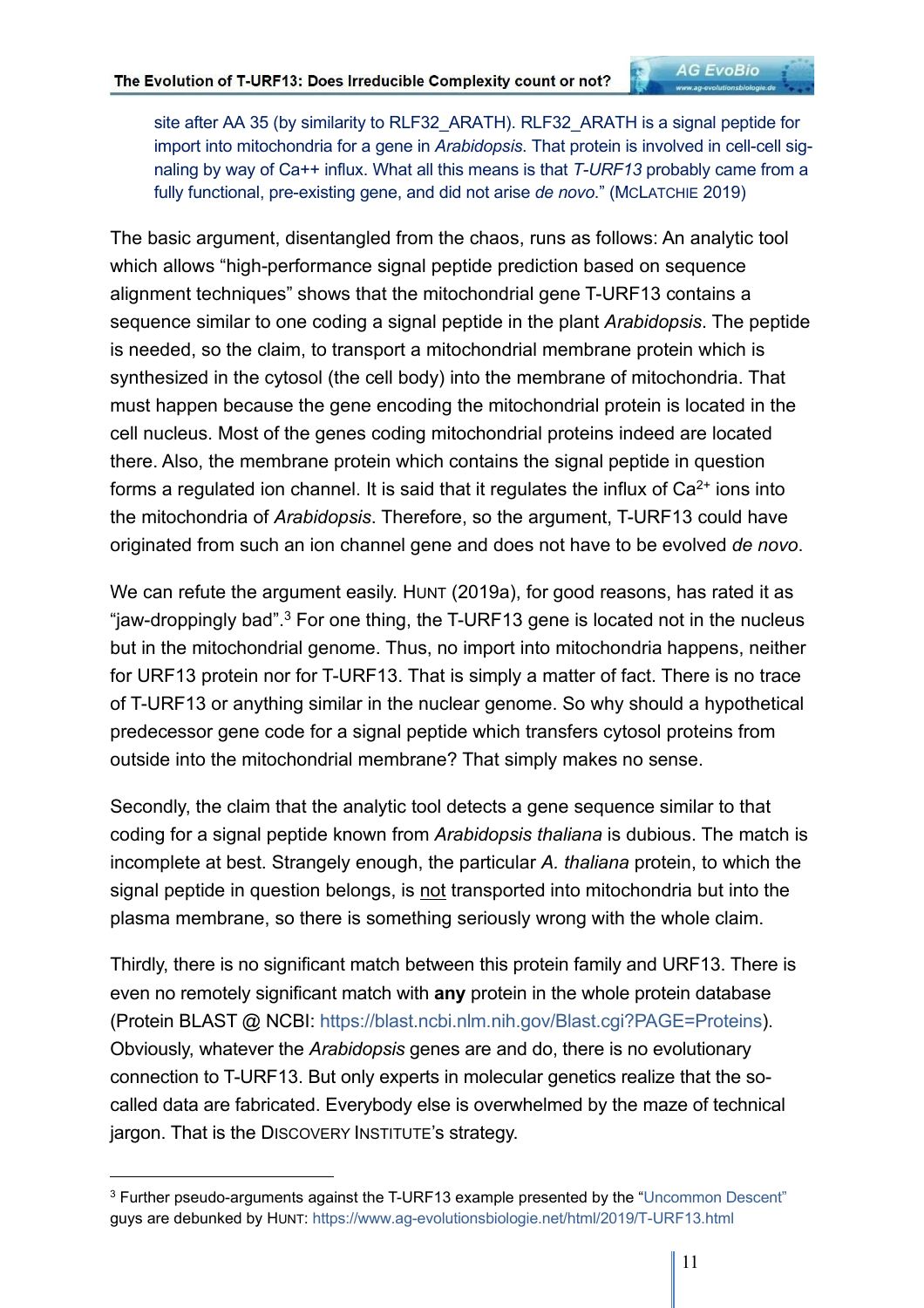#### **Literature**

- ARUN, V. et al. (2011) Transformation and analysis of tobacco plant var *Petit havana* with T-urf13 gene under anther-specific TA29 promoter. 3 Biotech 1, 73–82.
- BEHE, M. (1996) Darwin's black box: The biochemical challenge to evolution. The Free Press.
- BOSACCHI, M.; GURDON, C. & MALIGA, P. (2015) Plastid genotyping reveals uniformity of cms-T maize cytoplasms. Plant Physiology 169, 2129–2137.
- BRAUN, C.J.; SIEDOW, J.N.; WILLIAMS, M.E. et al. (1989) Mutations in the maize mitochondrial T-urf13 gene eliminate sensitivity to a fungal pathotoxin. PNAS 86, 4435–4439.
- DE KRAKER, J.-W. & GERSHENZON, J. (2011) From amino acid to glucosinolate biosynthesis: Protein sequence changes in the evolution of methylthioalkylmalate synthase in *Arabidopsis*. The Plant Cell 23, 38–53.
- DILL, C.L.; WISE, R.P. & SCHNABLE, P.S. (1997) Rf8 and Rf\* mediate unique T-urf13 transcript accumulation, revealing a conserved motif associated with RNA processing and restoration of pollen fertility in T-cytoplasm maize. Genetics 147, 1367–1379.
- FINLAY, G. (2006) Human genetics and the image of God. http://www.cis.org.uk/ireland/documents/God&Science\_Paper2\_Finlay.pdf
- HUNT, A. (2007) On the evolution of Irreducible Complexity. https://pandasthumb.org/archives/2007/05/on-the-evolutio-1.html
- HUNT, A. (2019a) T-URF13 and devolution. https://discourse.peacefulscience.org/t/T-URF13-and-devolution/5696
- HUNT, A. (2019b) Where gynodioecy is cast out of God's creation https://discourse.peacefulscience.org/t/where-gynodioecy-is-cast-out-of-god-screation/5651
- KANZAKI, H.; TAKEDA, M. & KAMEYA, T. (1991) Sequence analysis of a mitochondrial DNA fragment isolated from cultured cells of carrot cytoplasmic male-sterile strain. The Japanese Journal of Genetics 66, 719–724. https://www.jstage.jst.go.jp/article/jjg/66/6/66\_6\_719/\_article
- KITCHER, P. (2007) Living with Darwin. Evolution, design, and the future of faith. Oxford University Press.
- LENTS, N.H. (2019) Behe's last stand: the lion of Intelligent Design roars again. https://www.skeptic.com/reading\_room/michael-behes-last-stand-lion-ofintelligent-design-roars-again/
- LEVINGS 3<sup>rd</sup>, C.S. (1990) The Texas cytoplasm of maize: cytoplasmic male sterility and disease susceptibility. Science 250, 942–947.
- MCLATCHIE, J. (2019) Does *T-URF13* Refute Irreducible Complexity? A Response to Arthur Hunt. https://evolutionnews.org/2019/04/does-T-URF13-refuteirreducible-complexity-a-response-to-arthur-hunt/
- PRING, R.D. & LONSDALE M. (1989) Cytoplasmic male sterility and maternal inheritance of disease susceptibility in maize. Annual Review of Phytopathology 27, 483–502.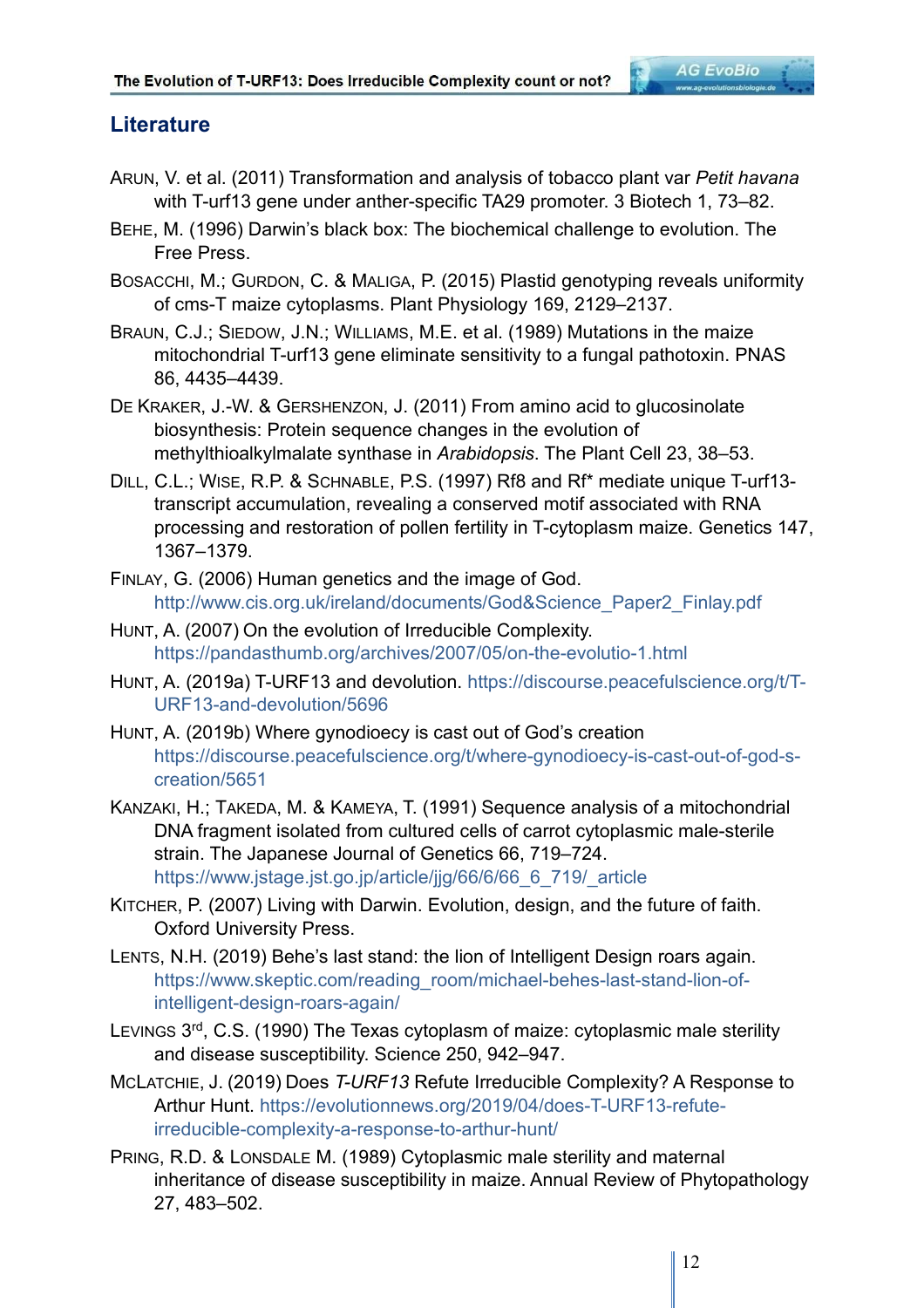ROSENHOUSE, J. (2022) The failures of mathematical anti-evolutionism. Cambridge University Press.

TONKIN, C.J.; FOTH, B.J.; RALPH, S.A. et al. (2008) Evolution of malaria parasite plastid targeting sequences. PNAS 105, 4781–4785.

- TROTTER, M.V.; WEISSMAN, D.B.; PETERSON, G.I.; PECK, K.M. & MASEL, J. (2014) Cryptic genetic variation can make "Irreducible Complexity" a common mode of adaptation in sexual populations. Evolution 68, S. 3357–3367.
- VON ALLMEN, J.-M.; ROTHMANN, W.H.; GENGENBACH, B.G. et al. (1991) Transfer of methomyl and HmT-toxin sensitivity from T-cytoplasm maize to tobacco. Molecular & General Genetics 229, 405–412.
- YI, H. et al. (2021) Identification and genetic analysis of two maize CMS-T mutants obtained from out-space-flighted seeds. Genetic Resources and Crop Evolution 68, 1–11.
- YONA, A.H.; ALM, E.J. & GORE, J. (2018) Random sequences rapidly evolve into de novo promoters. Nature Communications 9, 1530.

# **Appendix: The mysterious PKT5 "gene"**

Indeed, a recent BLAST search corroborated the notion that T-URF13 had been composed of two fragments of the mitochondrial genome (mtDNA) of maize. The yellow and the green region (Fig. 3) perfectly match to other parts of the mtDNA as described. The red part finds no match in the maize nuclear genome or mitogenome corroborating the notion that this part has been created by mitochondrial DNA double strand repair. The shortness of this part further supports that idea. Furthermore, there are quite a few nearly perfect matches simply by chance in very different organisms – as to be expected by the shortness of this part.

There is, however, a very surprising full-length match with a gene in a male-sterile lineage of carrot *Daucus carota* (Fig. 5). KANZAKI et al. (1991) named it *PKT5 gene*. Their paper seems to suggest that very similar (in fact: identical) rearrangements took place independently in maize and carrots to produce male-sterile lines and a full-length match with T-URF13. Since this is not a particularly satisfying explanation, how can this be conundrum be explained? Some facts will help:

**1.** The alignment contains only *two* mismatches, but beyond that *eight* (!) singlebase deletions – all of them in *D. carota* PKT5. However, mismatch mutations occur 4 to 10 times more frequent than insertions or deletions. Moreover, they should have occurred in both genes at about the same rate. Here, however, the green and yellow parts of T-URF13 match perfectly to maize mitochondrial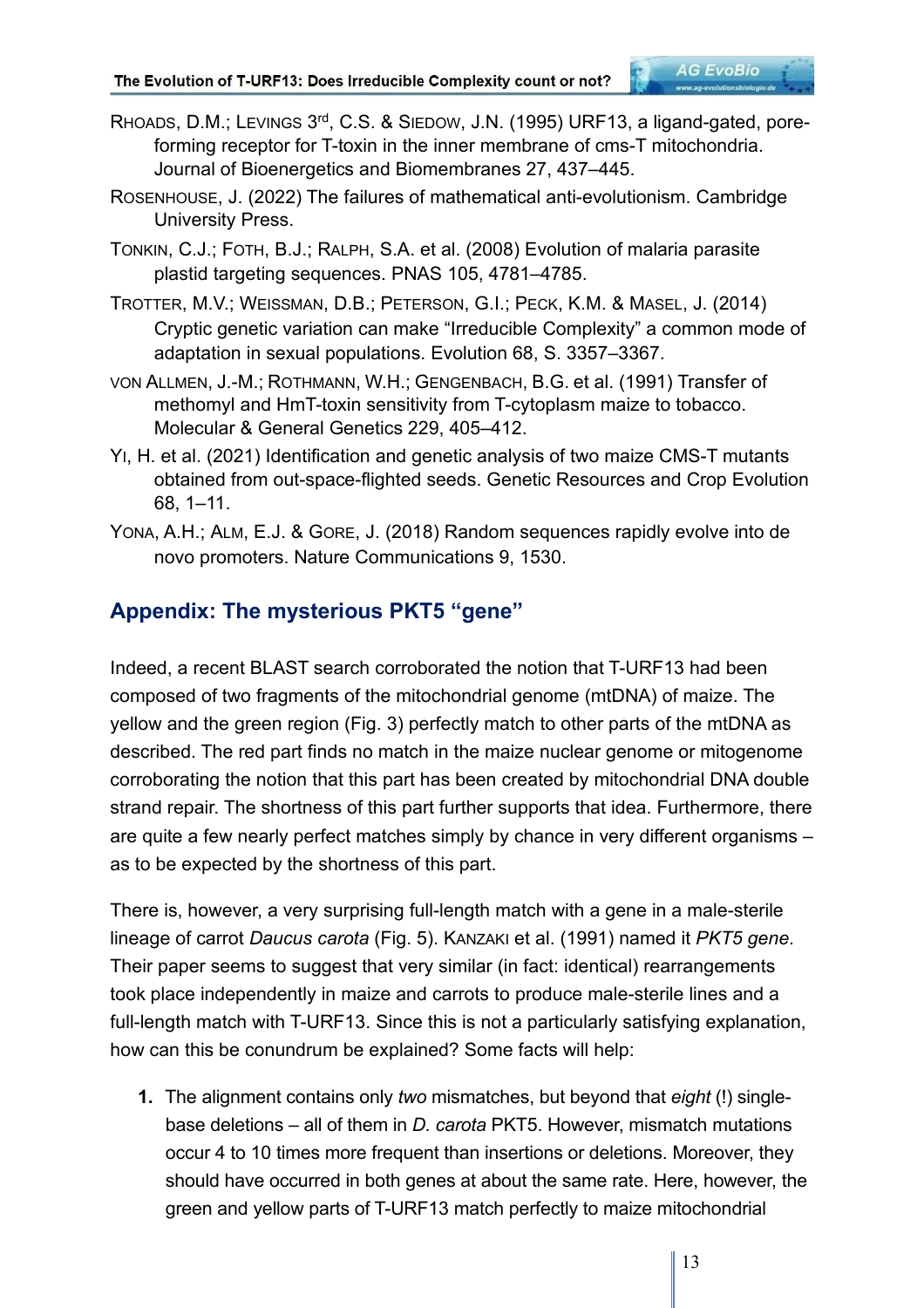DNA, whereas all mismatches occur in the carrot "gene". Such characteristics are typical for sequencing errors. This is further substantiated by the fact that all of those deletions would destroy almost half of the open reading frame creating a substantially changed protein, which surely cannot work like URF13 protein.

- **2.** The similarity of *D. carota* PKT5 to maize mtDNA is almost perfect on the one hand. On the other hand, its similarity to *D. carota* mtDNA is much weaker as easily can be seen in BLAST search. How should a carrot gene arise from maize mitochondrial genome? The only possibility would be **horizontal gene transfer** which is also not convincing since there is no further evidence.
- **3.** The experimental approach of KANZAKI et al. is questionable since their hybridisation experiment does not make sense: T-URF13 has been assembled from maize mitochondrial genome and shows – except for the red part – perfect sequence identity. So, it will hybridise to any mitochondrial genome with sufficient sequence similarity. So why even try?
- 4. To corroborate the mere existence of carrot PKT5 gene, the presence of the coded protein has to be demonstrated. To our knowledge, this has not happened so far.

ATGATCACTACTTTCTTAAACCTTCCTCCCTTTGATCAAGGTTTGGTATTTTCGGTTCG ATGATCACTACTTTCTTAAACCTTCCTCCCTTTGATCAAGGTTTGGTATTTTCGGTTCT **ATTTTTATTTTTTTTTTGTGCATATTATTGATAAAGGGATATCTCCGTAAAATGGATGAT** ATTTTTATTTTTTTTTTGTGCATATTATTGATAAAGGGATATCTCCGTAAAATGGATGAT TCCTATTTGGCTCAACTCTCCGAGTTAGCCAACCACAATAGAGTGGAAGCGGCAAAAGCG TCCTATTTGGCTCAACTCTCCGAGTTAGCCAACCACAATAGAGTGGAAGCGGCAAAAGCG GGCCACGTGGCCCTGCATGAGCTATCCTTCTCGTGGTTGAGGGGGGTTCAAATTAGGGTG GGCCACGTGGCC-TGCATGAGCTATCCTTCTCGTGGTTGAGGGGGG-TCAA-TTAGGGT-**AGGACCTTACCTATACAACGGAA** 

AGG-CC-TACCTATACACCGGAT

TGAAGGAGGGGGTCGAAGCAAC TGAAGGAGGGG-TCGA-GCAAC

GACCAATCCACTCTCTCTAAGCCTAAGTATTCCTCAATGACCGATAGCGTACAAGTACCG GACCAATCCACTCTCTCTAAGCCTAAGTATTCCTCAATGACCGATAGCGTACAAGTACCG



**Fig.5** Alignment between *Zea mays* T-URF13 (top line) and *Daucus carota* PKT5 ORF (bottom line). Colours correspond to Figs 3 and 4.

This all does not make any sense. By the way: It also does not fit into a design